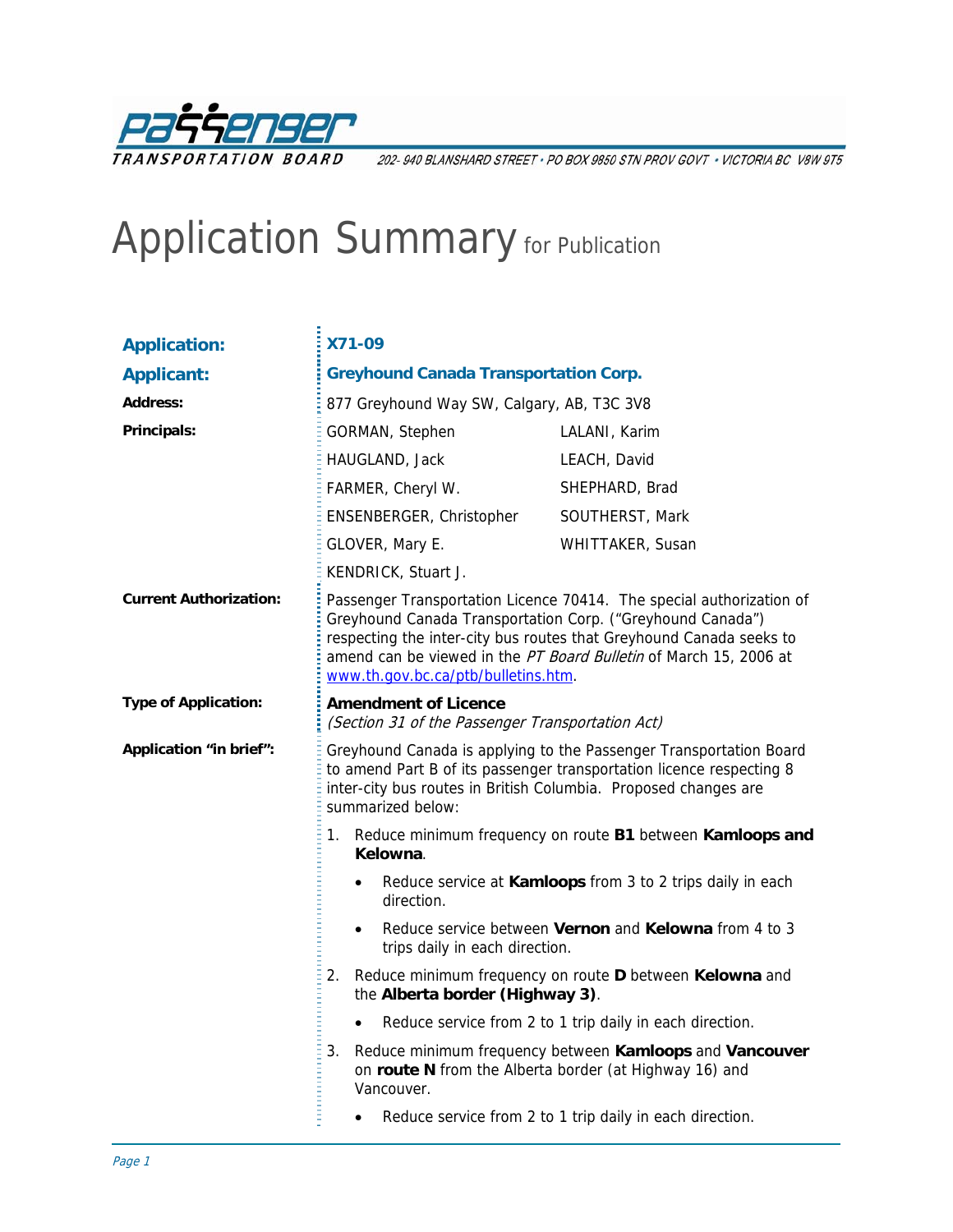|                                            | 4. On route Q, eliminate Coquitlam as a route point and reduce<br>minimum frequency between Vancouver and Nanaimo.                                                                                                                                                              |
|--------------------------------------------|---------------------------------------------------------------------------------------------------------------------------------------------------------------------------------------------------------------------------------------------------------------------------------|
|                                            | Reduce service from 8 to 6 trips daily in each direction.                                                                                                                                                                                                                       |
|                                            | 5.<br>Eliminate Coquitlam as a route point on alternative route QA<br>between Coquitlam/Vancouver and Nanaimo                                                                                                                                                                   |
|                                            | Eliminate route S2 between Coquitlam and<br>6.<br>Whistler/Pemberton.                                                                                                                                                                                                           |
|                                            | The minimum route frequency is presently 1 trip daily in each<br>$\bullet$<br>direction.                                                                                                                                                                                        |
|                                            | Reduce minimum frequency on route T between Victoria and<br>7.<br>Nanaimo.                                                                                                                                                                                                      |
|                                            | Reduce service from 5 to 4 trips daily in each direction.<br>$\bullet$                                                                                                                                                                                                          |
|                                            | 8.<br>Reduce minimum frequency on route U between Nanaimo and<br><b>Campbell River.</b>                                                                                                                                                                                         |
|                                            | Reduce service from 3 to 2 trips daily in each direction.<br>$\bullet$                                                                                                                                                                                                          |
|                                            | Details of the changes proposed by the applicant are set out in this<br>document below.                                                                                                                                                                                         |
| <b>Submissions and</b><br><b>Comments:</b> | Interested parties may submit written comments about this<br>application. Please quote "application X71-09," and send comments<br>to:                                                                                                                                           |
|                                            | Passenger Transportation Board<br>PO Box 9850 Stn Prov Govt<br>Victoria, British Columbia, V8W 9T5<br>Fax: 250-953-3788<br>Email: ptboard@gov.bc.ca                                                                                                                             |
|                                            | To ensure that comments are considered by the Board, submit them<br>to the Board office in Victoria by June 17, 2009. Pursuant to<br>section 27(6) of the Passenger Transportation Act, no fee is required<br>to submit comments about this published application.              |
|                                            | To ensure administrative fairness, submissions received are forwarded<br>to Greyhound Canada for comment. Submissions from private<br>individuals are subject to a privacy and confidentiality undertaking<br>made by Greyhound Canada with the Passenger Transportation Board. |
| <b>Application Details::</b>               | The applicant is proposing the following changes to the routes set out<br>below. Proposed changes are highlighted in blue.                                                                                                                                                      |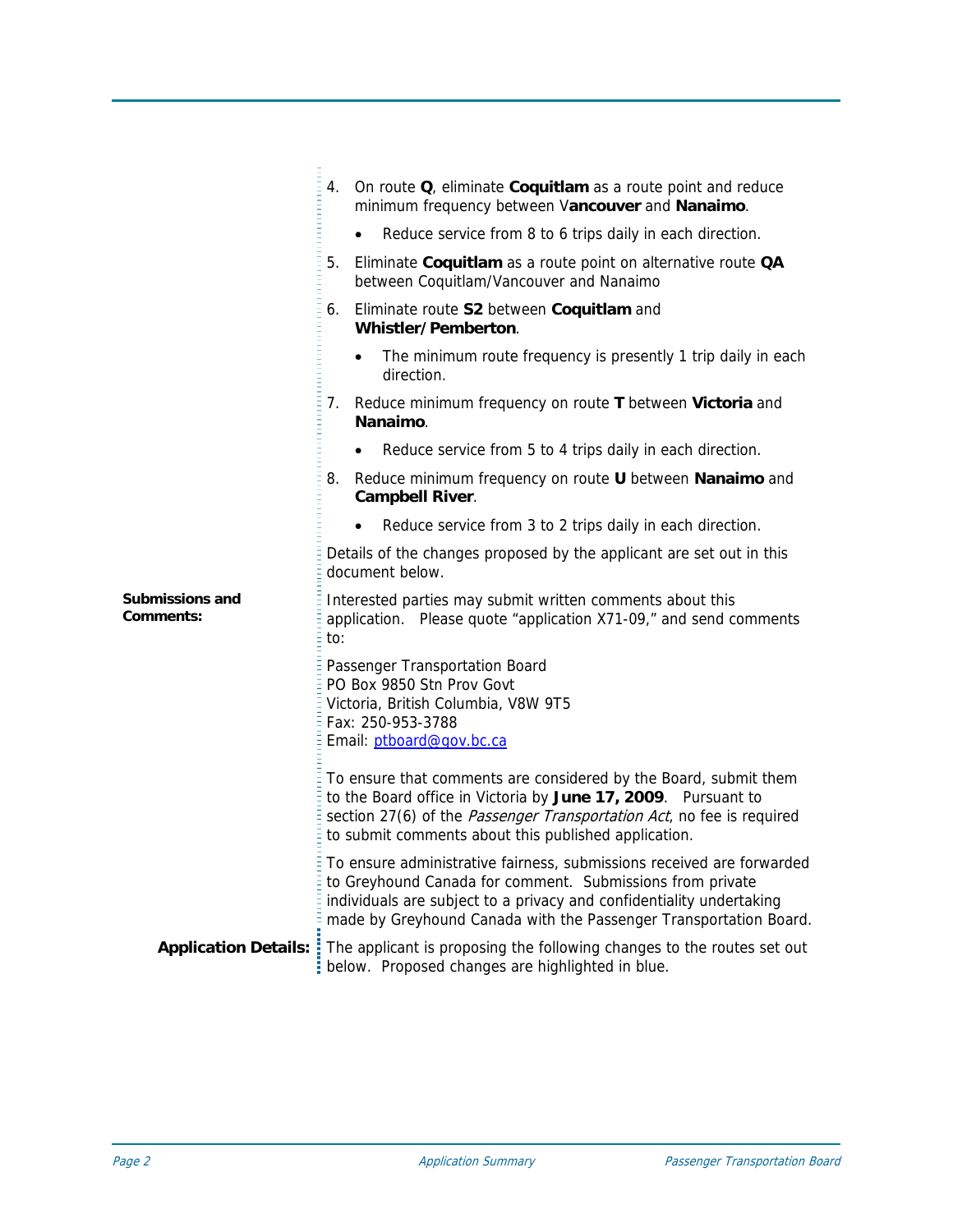| <b>Route Number: : B1</b>               |                         |                                          |                                       |
|-----------------------------------------|-------------------------|------------------------------------------|---------------------------------------|
| Terminating Point 1: : City of Kamloops |                         |                                          |                                       |
| Terminating Point 2:                    | City of Kelowna         |                                          |                                       |
| <b>Authorized Route:</b>                | <b>Route Points</b>     | <b>Daily Minimum</b><br>(each direction) | <b>Total Weekly</b><br><b>Minimum</b> |
|                                         | B1.1:                   |                                          |                                       |
|                                         | City of Kamloops        | from 3 to 2                              | from 42 to 28                         |
|                                         | <b>Monte Creek</b>      | from 1 to 0                              | from 14 to 7fd                        |
|                                         | $B1.2(a)$ :             |                                          |                                       |
|                                         | Monte Lake              | 0                                        | 7 fd                                  |
|                                         | Westwold                | 0                                        | 7 fd                                  |
|                                         | Falkland                | 2                                        | 28                                    |
|                                         | $B1.2(b)$ :             |                                          |                                       |
|                                         | Village of Chase        | from 1 to 0                              | from 14 to 7                          |
|                                         | Sorrento                | from 1 to 0                              | from 14 to 7                          |
|                                         | City of Salmon Arm      | from 1 to 0                              | from 14 to 7                          |
|                                         | City of Enderby         | from 1 to 0                              | from $14$ to $7$                      |
|                                         | City of Armstrong       | from 1 to 0                              | from 14 to 7                          |
|                                         | B1.3:                   |                                          |                                       |
|                                         | City of Vernon          | from 4 to 3                              | from 56 to 42                         |
|                                         | Oyama                   | from 4 fd to 3 fd                        | from 56 fd to 42 fd                   |
|                                         | Winfield <sup>+</sup>   | 4                                        | 56                                    |
|                                         | City of Kelowna Airport | $\mathbf 0$                              | from 14 fd to 7 fd                    |
|                                         | City of Kelowna         | from $4$ to $3$                          | from 56 to 42                         |

### **Abbreviations:**

"fd" means "flag" (where the vehicle will stop on signal to pick up a passenger) or "drop" (where the vehicle will stop on signal to drop off a passenger on board), or both.

-

<span id="page-2-0"></span><sup>1</sup> Greyhound Canada proposed to eliminate Winfield as a route point on a separate application (No. X1209-08). At the time that this application (No. X71-09) is being published, the public submission and comment period had ended, and a Board decision is pending.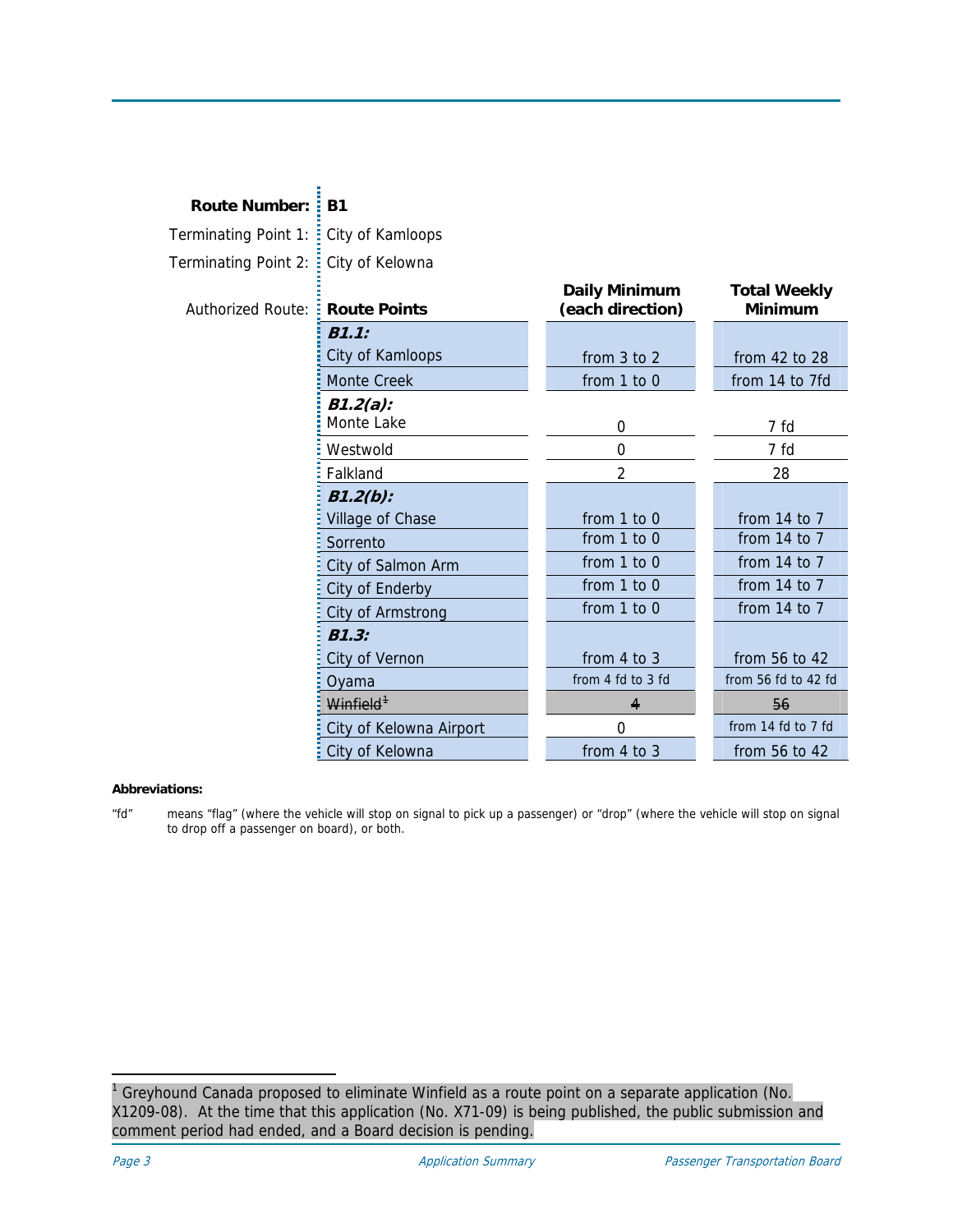## **Route Number: D**

Terminating Point 1: City of Kelowna

Terminating Point 2: Alberta Border & Highway 3

| <b>Authorized Route:</b> | <b>Route Points</b>        | <b>Daily Minimum</b><br>(each direction) | <b>Total Weekly</b><br>Minimum |
|--------------------------|----------------------------|------------------------------------------|--------------------------------|
|                          | City of Kelowna            | from 2 to 1                              | from 28 to 14                  |
|                          | Beaverdell                 |                                          | from 21 to 14                  |
|                          | <b>Rock Creek</b>          | from 2 to 1                              | from 28 to 14                  |
|                          | Village of Midway          | from 2 to 1                              | from 28 to 14                  |
|                          | City of Greenwood          | from 2 to 1                              | from 28 to 14                  |
|                          | <b>City of Grand Forks</b> | from 2 to 1                              | from 28 to 14                  |
|                          | Christina Lake             | $\mathbf 0$                              | from 14 to 14 fd               |
|                          | City of Castlegar          | from 2 to 1                              | from 28 to 14                  |
|                          | City of Trail              | alt                                      | alt                            |
|                          | South Slocan Junction      | 0                                        |                                |
|                          | City of Nelson             | from 2 to 1                              | from 28 to 14                  |
|                          | Village of Salmo           | from 2 to 1                              | from 28 to 14                  |
|                          | Junction 3 & 6             | from 2 fd to 1 fd                        | from 28 fd to 14 fd            |
|                          | Summit                     | from 2 fd to 1 fd                        | from 28 fd to 14 fd            |
|                          | Town of Creston            | from 2 to 1                              | from 28 to 14                  |
|                          | Kitchener Junction         | from 2 fd to 1 fd                        | from 28 fd to 14 fd            |
|                          | Yahk                       | from 2 to 1                              | from 28 to 14                  |
|                          | Moyie                      | from 2 fd to 1 fd                        | from 28 fd to 14 fd            |
|                          | City of Cranbrook          | from 2 to 1                              | from 28 to 14                  |
|                          | Jaffray                    | from 1 to 1 fd                           | from 14 to 14 fd               |
|                          | <b>Elko</b>                | from 2 fd to 1 fd                        | from 28 fd to 14 fd            |
|                          | City of Fernie             | from 2 to 1                              | from 28 to 14                  |
|                          | <b>Hosmer</b>              | from 2 fd to 1 fd                        | from 28 fd to 14 fd            |
|                          | District of Sparwood       | from 2 to 1                              | from 28 to 14                  |
|                          | <b>Natal</b>               | from 2 fd to 1 fd                        | from 28 fd to 14 fd            |
|                          | <b>Michel</b>              | from 2 fd to 1 fd                        | from 28 fd to 14 fd            |
|                          | <b>Crowsnest Junction</b>  | from 2 fd to 1 fd                        | from 28 fd to 14 fd            |
|                          | Alberta Border & Highway 1 | n/a                                      | n/a                            |

#### **Abbreviations:**

- "fd" means "flag" (where the vehicle will stop on signal to pick up a passenger) or "drop" (where the vehicle will stop on signal to drop off a passenger on board), or both.
- "alt" means "alternate" route point that is not located directly enroute between other route points authorized by the Board; service may be provided to one or more alternate route points at the option and frequency of the licence holder on the condition that all minimum route frequencies approved or set by the Board are maintained.

"n/a" means "not applicable"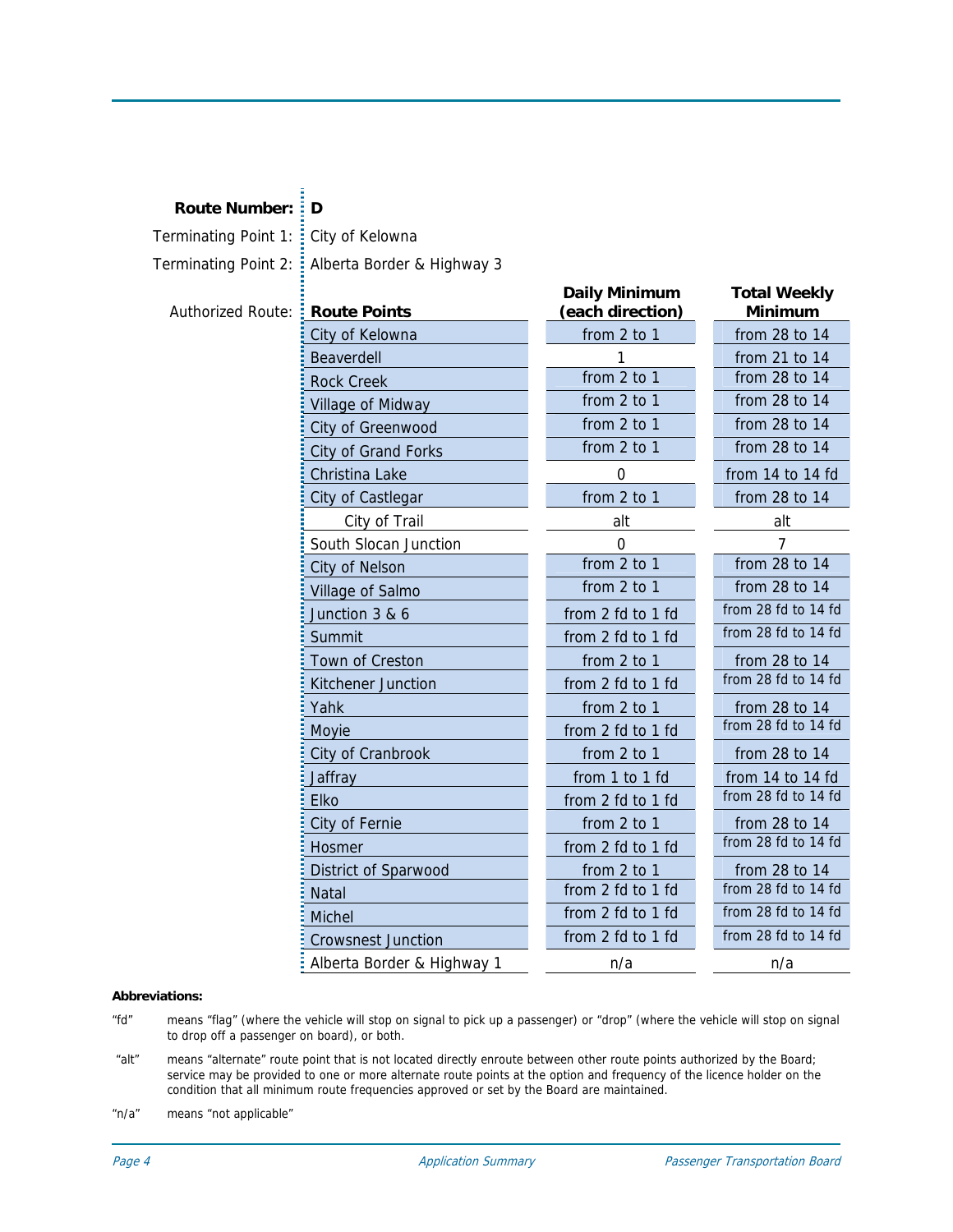# **Route Number: N**

Terminating Point 1: Alberta Border & Highway 16 Terminating Point 2:  $\frac{1}{2}$  City of Vancouver

### **Authorized Route:**

| <b>Route Points</b>         | <b>Daily Minimum</b><br>(each direction) | <b>Total Weekly</b><br><b>Minimum</b> |
|-----------------------------|------------------------------------------|---------------------------------------|
| Alberta Border & Highway 16 | n/a                                      | n/a                                   |
| Mount Robson                | 1 <sub>fd</sub>                          | $21$ fd                               |
| Tete Jaune Cache Junction   | 1 fd                                     | $14f$ d                               |
| Village of Valemount        | 2                                        | 28                                    |
| <b>Blue River</b>           | 2                                        | 28                                    |
| Avola Junction              | 2 f d                                    | 28 <sub>fd</sub>                      |
| Vavenby <sup>2</sup>        | 1                                        | 14                                    |
| Clearwater                  | $\overline{2}$                           | 28                                    |
| Little Fort                 | $\mathfrak{p}$                           | 28                                    |
| <b>Barriere</b>             | 2                                        | 28                                    |
| City of Kamloops            | from 2 to 1                              | from 28 to 14                         |
| <b>City of Merritt</b>      | 0                                        | from 14 to 7                          |
| District of Hope            | from 1 to 0                              | from $21$ to $7$                      |
| Agassiz                     | alt                                      | alt                                   |
| District of Mission         | alt                                      | alt                                   |
| District of Maple Ridge     | alt                                      | alt                                   |
| City of Chilliwack          | from 2 to 1                              | from 28 to 14                         |
| City of Abbotsford          | 0                                        | from 14 to 7                          |
| City or Township of Langley | from 1 to 0                              | from $14$ to $7$                      |
| City of Surrey              | alt                                      | alt                                   |
| District of Delta           | alt                                      | alt                                   |
| City of Richmond            | alt                                      | alt                                   |
| City of Coquitlam           | 0                                        | 14                                    |
| City of Vancouver           | from 2 to 1                              | from 28 to 14                         |

#### **Abbreviations:**

- "fd" means "flag" (where the vehicle will stop on signal to pick up a passenger) or "drop" (where the vehicle will stop on signal to drop off a passenger on board), or both.
- "alt" means "alternate" route point that is not located directly enroute between other route points authorized by the Board; service may be provided to one or more alternate route points at the option and frequency of the licence holder on the condition that all minimum route frequencies approved or set by the Board are maintained.
- "n/a" means "not applicable"

j

<span id="page-4-0"></span> $2$  1 daily "intown" trip into Vavenby (each direction)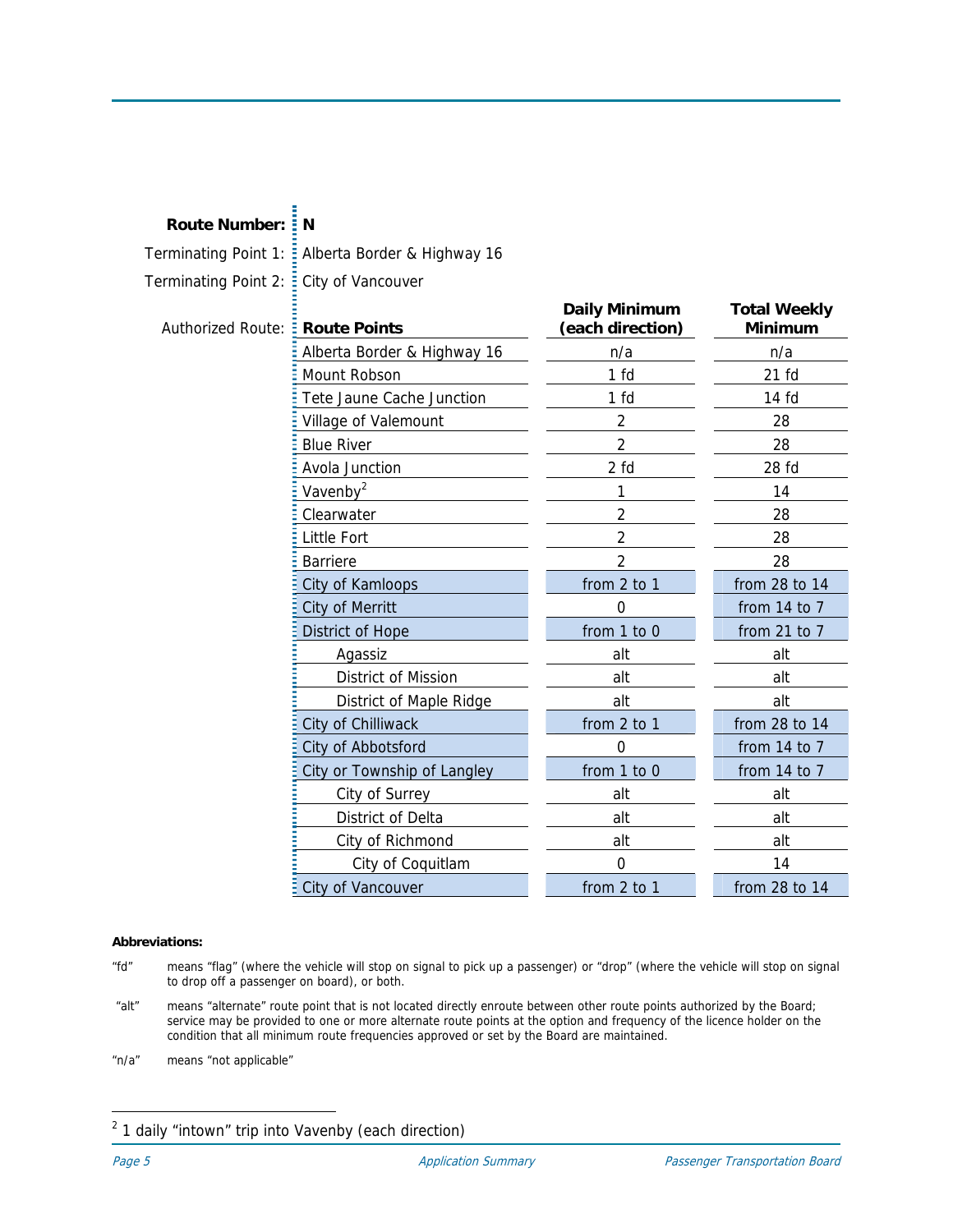|                                        | Route Number: : Q (via Horseshoe Bay/Departure Bay Ferry) |                                          |                                       |  |  |
|----------------------------------------|-----------------------------------------------------------|------------------------------------------|---------------------------------------|--|--|
| Terminating Point 1:                   | : City of Coquitlam or City of Vancouver                  |                                          |                                       |  |  |
| Terminating Point 2: : City of Nanaimo |                                                           |                                          |                                       |  |  |
| Authorized Route: : Route Points       |                                                           | <b>Daily Minimum</b><br>(each direction) | <b>Total Weekly</b><br><b>Minimum</b> |  |  |
|                                        | City of Coquitlam                                         | 1                                        | 44                                    |  |  |
|                                        | <b>City of Vancouver</b>                                  | from $7$ to $6$                          | from 98 to 84                         |  |  |
|                                        | City of West Vancouver                                    | from 8 to 6                              | from 112 to 84                        |  |  |
|                                        | E Horseshoe Bay Ferry Terminal                            | from 8 to 6                              | from 112 to 84                        |  |  |
|                                        | <b>E</b> Departure Bay Ferry Terminal                     | from 8 to 6                              | from 112 to 84                        |  |  |
|                                        | City of Nanaimo                                           | from 8 to 6                              | from 112 to 84                        |  |  |

# **Route Number: QA (Alternate via Tsawwassen/Duke Point Ferry)**

Terminating Point 1: City of Coquitlam or City of Vancouver

Terminating Point 2: City of Nanaimo

| Authorized Route: <b>Route Points</b> |                             | <b>Daily Minimum</b><br>(each direction) | <b>Total Weekly</b><br><b>Minimum</b> |
|---------------------------------------|-----------------------------|------------------------------------------|---------------------------------------|
|                                       | City of Coquitlam           | alt                                      | alt                                   |
|                                       | : City of Vancouver         | alt                                      | alt                                   |
|                                       | : City of Richmond          | alt                                      | alt                                   |
|                                       | : Tsawwassen Ferry Terminal | alt                                      | alt                                   |
|                                       | : Duke Point Ferry Terminal | alt                                      | alt                                   |
|                                       | : City of Nanaimo           | alt                                      | alt                                   |

#### **Abbreviations:**

"alt" means "alternate" route point that is not located directly enroute between other route points authorized by the Board; service may be provided to one or more alternate route points at the option and frequency of the licence holder on the condition that all minimum route frequencies approved or set by the Board are maintained.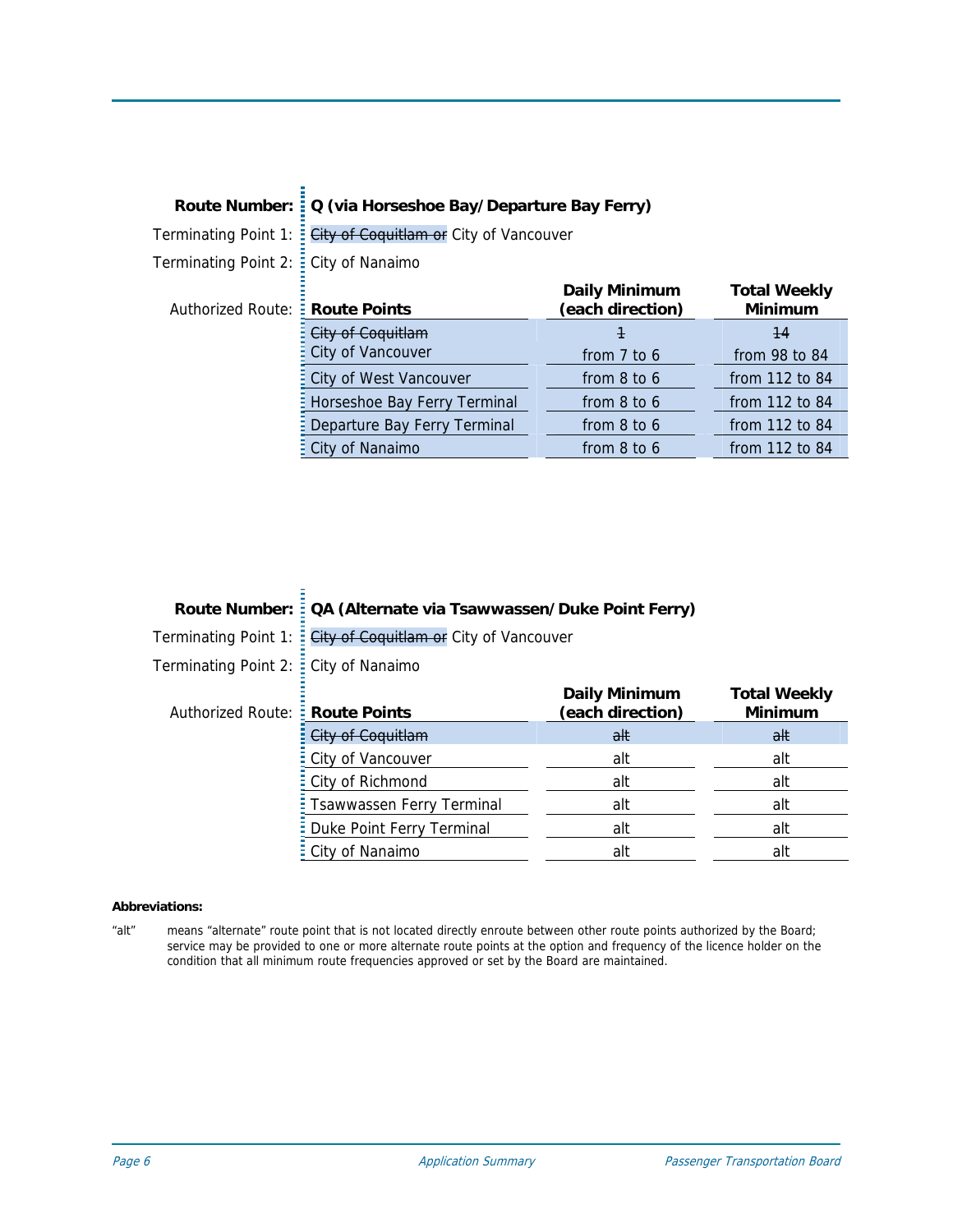|                                          | Route Number: : S2 The applicant proposes to eliminate this route. |                                          |                                |  |
|------------------------------------------|--------------------------------------------------------------------|------------------------------------------|--------------------------------|--|
| Terminating Point 1: : City of Coquitlam |                                                                    |                                          |                                |  |
|                                          | Terminating Point 2: Willage of Pemberton <sup>3</sup>             |                                          |                                |  |
| Authorized Route: : Route Points         |                                                                    | <b>Daily Minimum</b><br>(each direction) | <b>Total Weekly</b><br>Minimum |  |
|                                          | <del>City of Coquitlam</del>                                       |                                          | 44                             |  |
|                                          | <del>Garibaldi Highlands</del>                                     | ۰                                        | 14                             |  |
|                                          | Whistler Creek                                                     | Ŧ                                        | 44                             |  |
|                                          | Resort Municipality of Whistler                                    |                                          | -14                            |  |
|                                          | <del>Village of Pemberton</del>                                    | θ                                        |                                |  |

<span id="page-6-0"></span><sup>&</sup>lt;u>3</u><br><sup>3</sup> Route S2: Some trips may terminate at the Resort Municipality of Whistler instead of the Village of Pemberton.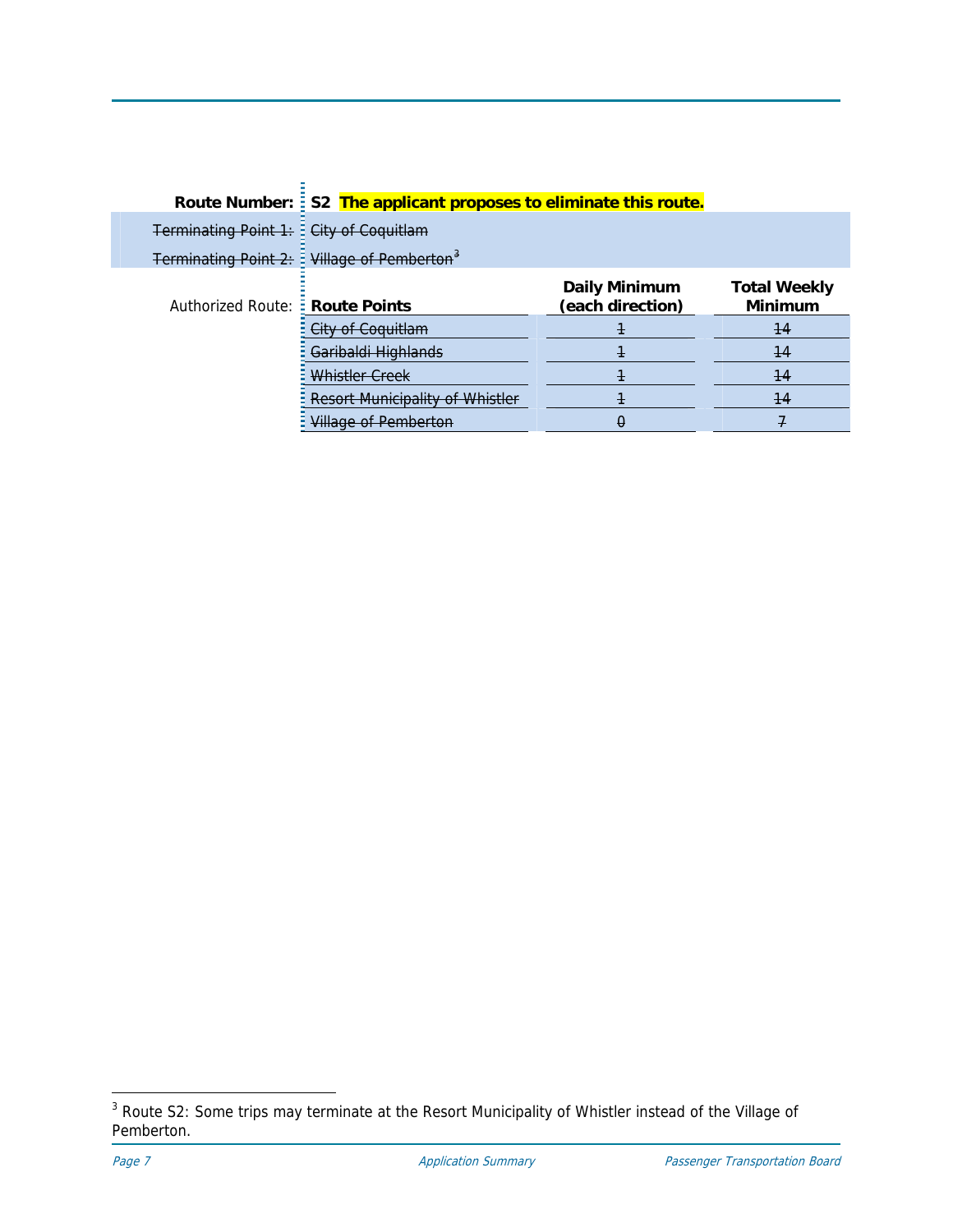| <b>Route Number:</b>             | Т                                                                                                                                                                                                                                                                                                         |                                          |                                       |  |
|----------------------------------|-----------------------------------------------------------------------------------------------------------------------------------------------------------------------------------------------------------------------------------------------------------------------------------------------------------|------------------------------------------|---------------------------------------|--|
| Terminating Point 1:             | City of Victoria                                                                                                                                                                                                                                                                                          |                                          |                                       |  |
| Terminating Point 2:             | City of Nanaimo                                                                                                                                                                                                                                                                                           |                                          |                                       |  |
| Authorized Route: : Route Points |                                                                                                                                                                                                                                                                                                           | <b>Daily Minimum</b><br>(each direction) | <b>Total Weekly</b><br><b>Minimum</b> |  |
|                                  | City of Victoria                                                                                                                                                                                                                                                                                          | from 5 to 4                              | from 82 to 60                         |  |
|                                  | City of Langford                                                                                                                                                                                                                                                                                          | 3 fd                                     | 42 fd                                 |  |
|                                  | Goldstream                                                                                                                                                                                                                                                                                                | 3 fd                                     | 42 fd                                 |  |
|                                  | Malahat Lookout                                                                                                                                                                                                                                                                                           | 3 fd                                     | 42 fd                                 |  |
|                                  | Mill Bay                                                                                                                                                                                                                                                                                                  | 3                                        | 54                                    |  |
|                                  | Cobble Hill                                                                                                                                                                                                                                                                                               | 3 fd                                     | 42 fd                                 |  |
|                                  | Cowichan Bay                                                                                                                                                                                                                                                                                              | 3 fd                                     | 42 fd                                 |  |
|                                  | City of Duncan                                                                                                                                                                                                                                                                                            | from 5 to 4                              | from 82 to 60                         |  |
|                                  | District of North Cowichan                                                                                                                                                                                                                                                                                | 3                                        | 42                                    |  |
|                                  | Saltair                                                                                                                                                                                                                                                                                                   | 3 fd                                     | 42 fd                                 |  |
|                                  | Town of Ladysmith                                                                                                                                                                                                                                                                                         | from 5 to 4                              | from 82 to 60                         |  |
|                                  | Cassidy                                                                                                                                                                                                                                                                                                   | 3                                        | 42                                    |  |
|                                  | City of Nanaimo                                                                                                                                                                                                                                                                                           | from 5 to 4                              | from 82 to 60                         |  |
| <b>Emergency Routing:</b>        | When the Malahat portion of the Trans Canada Highway cannot be used,<br>vehicles may be operated from the City of Victoria to the District of Saanich<br>to the District of Central Saanich and, after crossing the Finlayson Arm by<br>the Mill Bay Ferry, reconnect with the regular route at Mill Bay. |                                          |                                       |  |
| Alternate Routing:               | The route points set out above do not preclude the licence holder from, on<br>any portion of Highway 1 that is situated on Vancouver Island, making<br>scheduled time stops or conveying passengers who hail or flag the motor<br>vehicle from the street.                                                |                                          |                                       |  |

### **Abbreviations:**

"fd" means "flag" (where the vehicle will stop on signal to pick up a passenger) or "drop" (where the vehicle will stop on signal to drop off a passenger on board), or both.